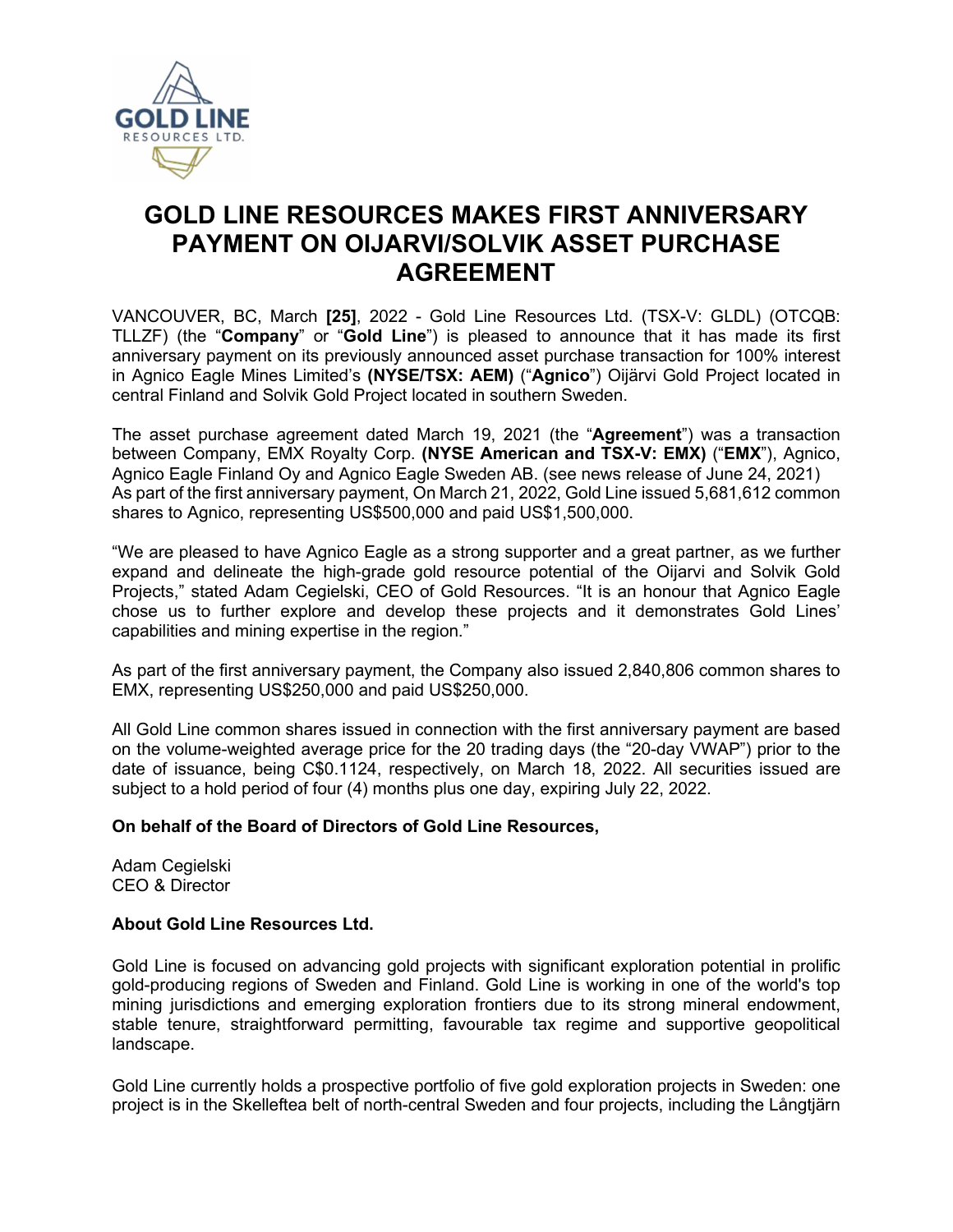property, are located within the Gold Line Mineral Belt of north-central Sweden. The projects are located on a 200-kilometre Proterozoic greenstone sedimentary belt that is host to multiple gold showings and deposits.

**For further information or investor relations inquiries, please contact:**

**Dave Burwell** Vice President The Howard Group Inc. Email: [dave@howardgroupinc.com](mailto:dave@howardgroupinc.com) Tel: 403-410-7907 Toll Free: 1-888-221-0915

## **FOLLOW US:**

Website:<https://www.goldlineresources.com/> Facebook:<https://www.facebook.com/Gold-Line-Resources> Twitter: [https://twitter.com/GLDL\\_Resources](https://twitter.com/GLDL_Resources)  Instagram: [https://www.instagram.com/gold\\_line\\_resources/](https://www.instagram.com/gold_line_resources/)  LinkedIn:<https://www.linkedin.com/company/gold-line-resources-ltd>

Neither the Exchange nor its Regulation Services Provider (as that term is defined in policies of the Exchange) accepts responsibility for the adequacy or accuracy of this release.

#### *Cautionary Note Regarding Forward-Looking Statements*

This news release contains statements that constitute "forward-looking statements." Such forward looking statements involve known and unknown risks, uncertainties and other factors that may cause Gold Line's actual results, performance or achievements, or developments to differ materially from the anticipated results, performance or achievements expressed or implied by such forward-looking statements. Forward looking statements are statements that are not historical facts and are generally, but not always, identified by the words "expects," "plans," "anticipates," "believes," "intends," "estimates," "projects," "potential" and similar expressions, or that events or conditions "will," "would," "may," "could" or "should" occur.

Forward-looking statements in this news release include, among others, statements relating to expectations regarding the Transaction, the business, exploration and development plans of Gold Line following completion of the Transaction, conversion of the Oijarvi Reservation into an Exploration Permit Application, the results of exploration and development activities, the anticipated benefits and synergies of the Transaction, and other statements that are not historical facts. Forward-looking statements are based on Gold Line's current beliefs and assumptions as to the outcome and timing of future events, including, but not limited to the anticipated benefits and synergies of the Transaction being realized. By their nature, forward-looking statements involve known and unknown risks, uncertainties and other factors which may cause our actual results, performance or achievements, or other future events, to be materially different from any future results, performance or achievements expressed or implied by such forward-looking statements. Such factors and risks include, among others: that there is no assurance that the